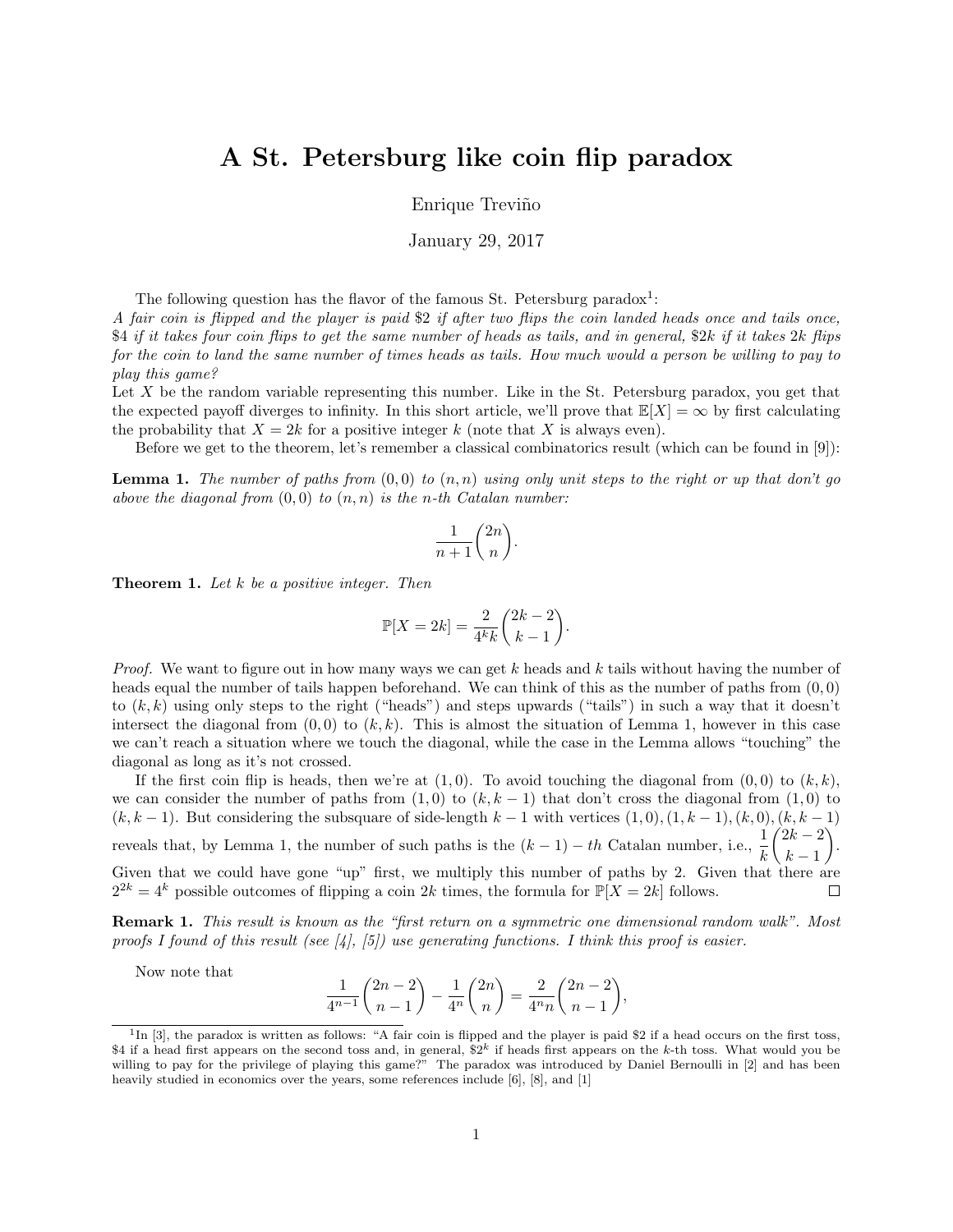

Figure 1: Example of  $k = 4$ . The diagonal  $\overline{AB}$  is to be avoided, the diagonal  $\overline{CD}$  is not to be crossed.

 $\Box$ 

and so

$$
\sum_{k=1}^{\infty} \frac{2}{4^k k} \binom{2k-2}{k-1} = \sum_{k=1}^{\infty} \left( \frac{1}{4^{k-1}} \binom{2k-2}{k-1} - \frac{1}{4^k} \binom{2k}{k} \right) = \sum_{k=0}^{\infty} \frac{1}{4^k} \binom{2k}{k} - \sum_{k=1}^{\infty} \frac{1}{4^k} \binom{2k}{k} = 1.
$$

The reason it equals 1 is that it telescopes, and this is legal because

$$
\lim_{k \to \infty} \frac{1}{4^k} \binom{2k}{k} = 0.
$$

But this implies that

Corollary 1. The probability that eventually the number of heads will equal the number of tails is 1. In other words, the probability that the process terminates is 1, which implies  $\mathbb{P}[X = \infty] = 0$ .

Proof. From probability, we know that the sum of the probability of all individual events is 1. But then

$$
1 = \sum_{k=1}^{\infty} \mathbb{P}[X = 2k] + \mathbb{P}[X = \infty] = 1 + \mathbb{P}[X = \infty].
$$

Therefore,  $\mathbb{P}[X = \infty] = 0$ .

**Remark 2.** This corollary was first proven by Pólya in  $[7]$  in a more general setting.

We are now ready to prove our main result:

Corollary 2 (Coin Flip Paradox).

 $\mathbb{E}[X] = \infty.$ 

*Proof.* Since  $\mathbb{P}[X = \infty] = 0$ , then the expected value of X is

$$
\mathbb{E}[X] = \sum_{k=1}^{\infty} (2k) \mathbb{P}[X = 2k] = \sum_{k=1}^{\infty} (2k) \frac{2}{4^k k} {2k - 2 \choose k - 1} = \sum_{k=1}^{\infty} \frac{1}{4^{k-1}} {2k - 2 \choose k - 1} = \sum_{n=0}^{\infty} \frac{1}{4^n} {2n \choose n}.
$$

Since the sum of the 2n-th row of Pascal's triangle is  $4^n$ , then  $\binom{2n}{n} \ge \frac{1}{2n+1} 4^n$ . Therefore

$$
\mathbb{E}[X] \ge \sum_{n=0}^{\infty} \frac{1}{2n+1} = \infty.
$$

**Remark 3.** Using Stirling's formula, since  $\binom{2n}{n} \sim \frac{4^n}{\sqrt{\pi n}}$ , we could show that even if the payout was  $\sqrt{k}$ instead of 2k, the expected value would diverge to infinity. However, if the payout was  $\sqrt{k}/\log^2{k}$ , then the payout would converge.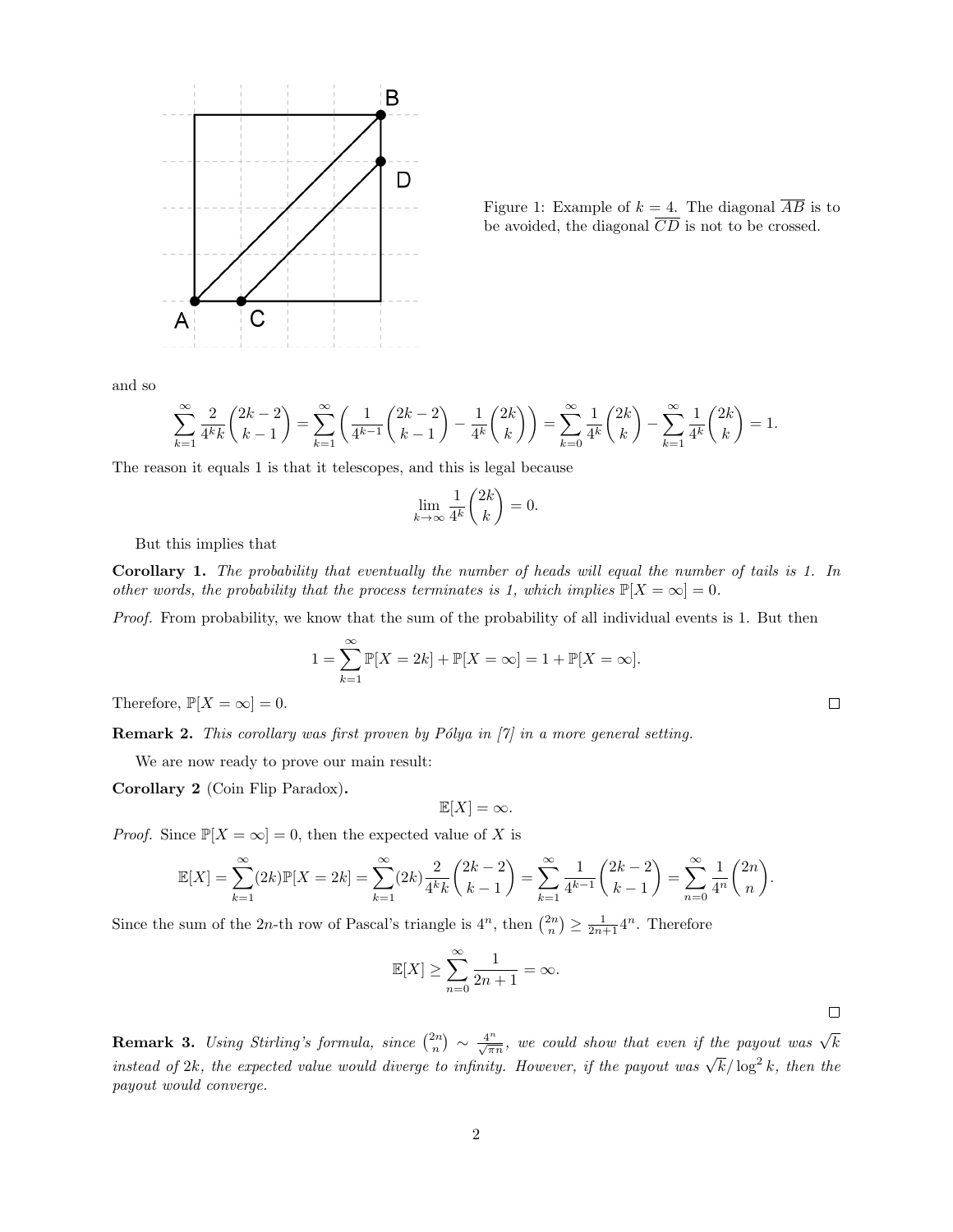## Many players playing the game

Suppose you have a class of  $n$  students and you ask them to flip a coin until they have the same number of heads as tails. As shown above, the expected value of coin flips is infinite. However, in practice, the process will end. Anecdotal evidence suggests that the number of coin flips is surprisingly large (in the hundreds) even in small classes (a few dozen). In this section we'll analyze this question.

We'll start with calculating the probability that at least one of the students flips a coin  $m$  or more times (we may assume  $m$  is even, since the number of coin flips is never odd). This probability is

$$
1 - \left(\sum_{k=1}^{\frac{m}{2}-1} \frac{2}{4^k k} {2k-2 \choose k-1} \right)^n
$$

.

Below is a table of values of the probability for a given  $m$  and  $n$ .

| $m \backslash n$ | 10         | 15        | 20        | 25        | 30        | 50        | 100       |
|------------------|------------|-----------|-----------|-----------|-----------|-----------|-----------|
| 10               | 0.959005   | 0.9917    | 0.998319  | 0.99966   | 0.999931  |           |           |
| 100              | 0.567464   | 0.715532  | 0.812913  | 0.876958  | 0.919078  | 0.984861  | 0.999771  |
| 1000             | 0.225661   | 0.318608  | 0.400399  | 0.472372  | 0.535705  | 0.721608  | 0.922498  |
| 10000            | 0.0769893  | 0.113232  | 0.148051  | 0.181504  | 0.213642  | 0.330064  | 0.551185  |
| 100000           | 0.024947   | 0.0371861 | 0.0492716 | 0.0612053 | 0.0729893 | 0.118665  | 0.223248  |
| 1000000          | 0.00795027 | 0.0119017 | 0.0158373 | 0.0197573 | 0.0236617 | 0.0391243 | 0.0767178 |

Table 1: Probability that among n people someone flips a coin at least  $m$  times before they get the same number of heads as tails.

In the spirit of the birthday paradox, we calculate the following table that represents the number of students n one needs to be  $50\%$  sure that one of them will flip the coin at least m times.

| $\,m$   | $\, n$ |
|---------|--------|
| 10      | 3      |
| 100     | 9      |
| 1000    | 28     |
| 10000   | 87     |
| 100000  | 275    |
| 1000000 | 869    |

Table 2: Number of students n that are needed so that the probability that at least one of them flips a coin at least m times is at least  $50\%$ .

## Acknowledgements

I would like to thank Sugata Banerji for mentioning the programming exercise that inspired this paper. Also thanks to Carlos de la Mora and David Yuen for corrections and comments.

## References

- [1] Robert J Aumann, The st. petersburg paradox: A discussion of some recent comments, Journal of Economic Theory 14 (1977), no. 2, 443 – 445.
- [2] Daniel Bernoulli, Exposition of a new theory on the measurement of risk, Econometrica 22 (1954), no. 1, 23–36.
- [3] Allan J. Ceasar, A monte carlo simulation related to the st. petersburg paradox, The College Mathematics Journal 15 (1984), no. 4, 339–342.